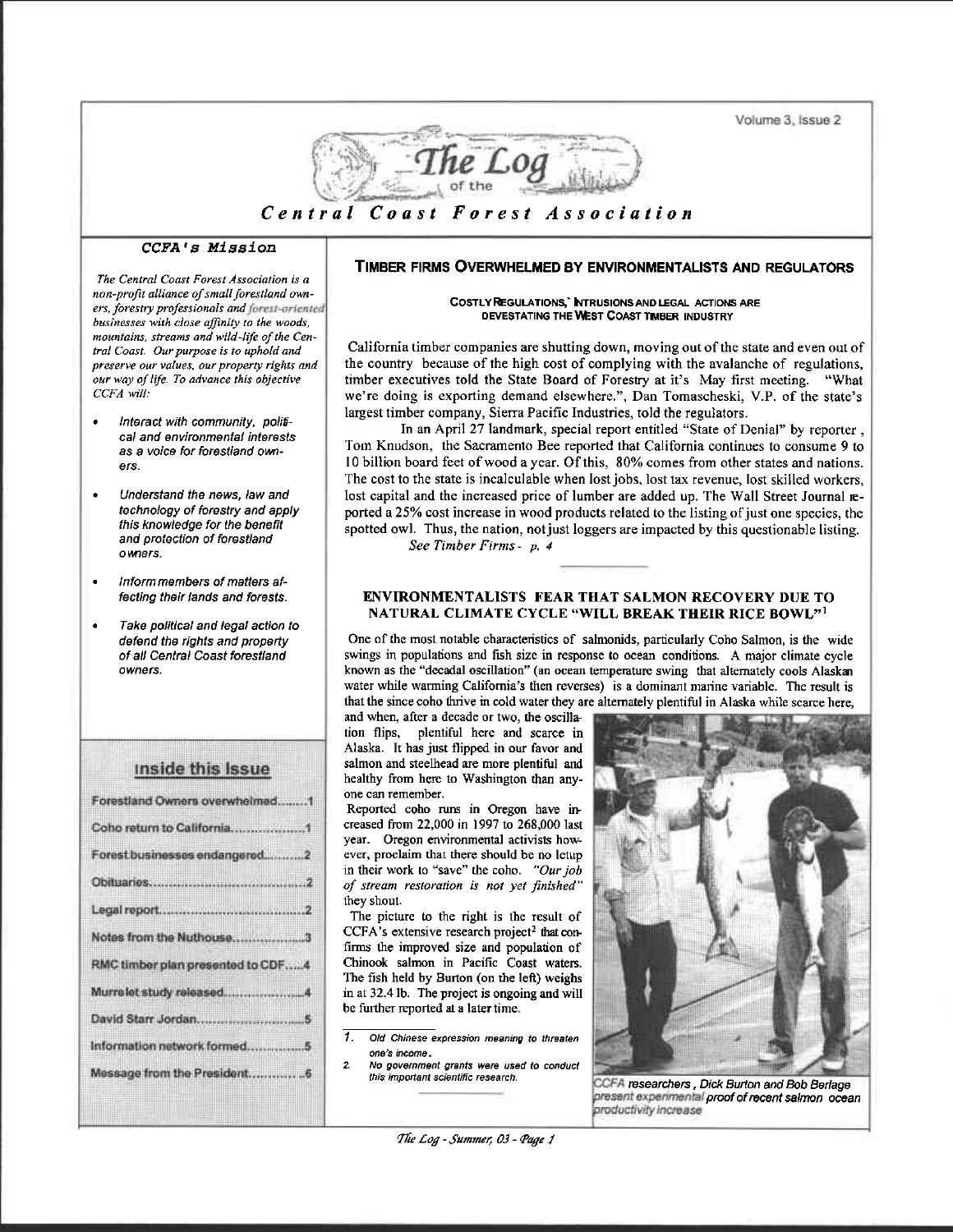#### CALIFORNIA FOREST BUSINESSES ARE A THREATENED SPEGIES

In the last issue of "the Log", we reported the demise of Rough and Ready Lumber Company, the last lumber mill in southern Oregon. In the adjacent column, we sadly present the obituaries of the two latest California mill closures each taking its toll on its community, its workers the economy and our industry.

The graph below, courtesy of California Forestry Association, foretells the imminent demise of the California timber business. The graph is consistent with these comparisons of present **n**dustry figures with those of 1997, only six years ago.

THP Costs +97%

THPS approved -30%

Acres harvested -50%

These statistics show the success of the attacks on our industry and are the reason that your Association, CFA and others on the west coast need the support of all of ourmembers. CCFA has picked a few specific battle fronts on which to take our stand, but obviously, we are not winning the war.



#### REPORT FROM THE COURTHOUSE

The waiting game on our legal appeal continues. All written briefs have been submitted to the sixth circuit court of appeals and we are waiting for a date for the oral presentations in our action against S.C. County and the State Coastal Commission.

Perhaps the judges should hurry while there still is a Coastal Commission. It has been a couple of years since the Commission was ruled to be unconstitutional, but it keeps on like nothing has happened. More recently, the See Courthouse on  $p$ . 4 Courthouse, continued from  $p$ . 2

**OBITUARIES** 

#### CALIFoRNIA CEDAR PRoDUCTS PERMANENTLY CLOSES.

It is with deep sorrow that the "Log" reports the June first, 2003 demise of the last sawmill in Siskiyou County, that of Califomia Cedar Products of McCloud. Jim Nile. retired forester calls it "a shame for many reasons". "Not only will people lose their jobs and the economy of the town suffer, but now the closest place for logs to be milled will be in Medford Oregon or Redding.. Local log sales, which had been contingent upon taking products to the McCloud mill, will be impacted because transporting logs the extended distances makes these sales costprohibitive."

Lifelong McCloud resident Mike Summers is quoted as saying, "I know exactly who is to blame for this: the envircnmentalist whackos and tree huggers that have set up residence here in Siskiyou County and the northwest" . We extend our deepest sympathy to the mill owners, workers and the people of Siskiyou County.

R.I.P. California Cedar Products

# MENDOCINO FOREST PRODUCTS WILL CLOSE FORT BRAGG SAWMILL ON AUG. I

Mendocino Forest Products Co. announced on June 2, 2003 that it will permanently close its sawmill located in Fort Bragg, Califomia, sometime around August I of this year. The closure will impact 59 company employees. The mill has been in operation at the same location since the early 1950s and has recently produced primarily Douglas-fir lumber. During the past three years, the biggest challenge for mills has been to secure dependable spply of local logs.

Company President, Richard Higgenbottom, commented : "It has become particularly difficult in our egion to maintain an adequate constant timber supply. Some nearby mills even import logs from Washington and British Columbia, but this is not an economically possible solution for our Fort Bragg operation. Therefore, we have been placed in a corner that forces us to discontinue operating the mill."

R.I.P. Mendocino Forest Products

When buying and selling are controlled by politicians, the first thing to be bought and sold is politicians.

P. J. O'Rourke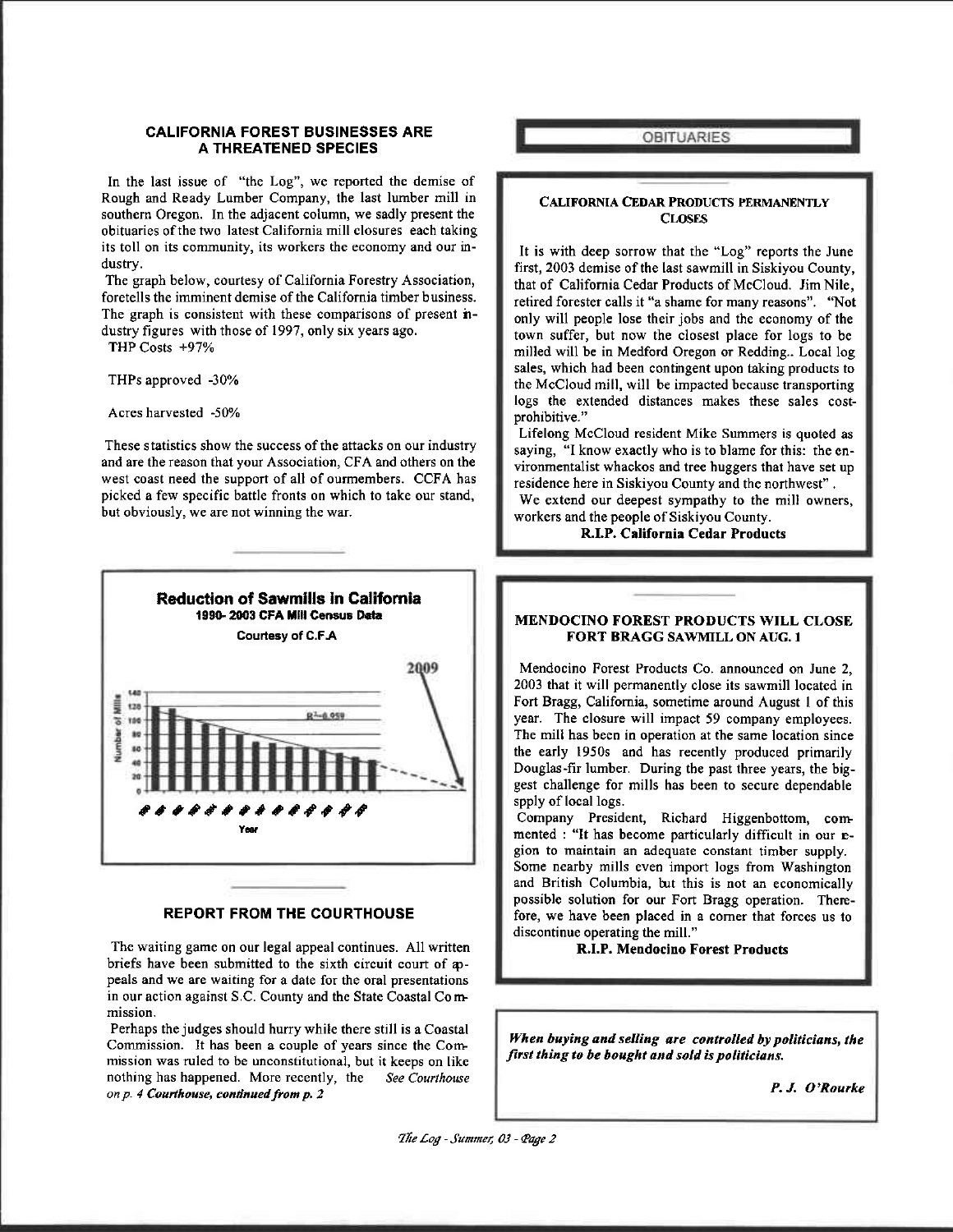

The Nut-house Research Institute (NRI) finds that coho salmon population problems have nothing to do with logging.

# STATE GOVERNMENT DISCOVERS AMAZING NEW CONCEPT IN TREE.AGE CLASSIFICATION

Guest speaker Andrea Tuttle, head of CDF, told the Forest Landowners of California conference in Eureka that the Jackson State Demonstration Forest is under protest because "you can't cut down 'virgin second growth trees'". Some of the sane forestland owners thought this was an amazing oxymoron but here at the Nut-house, we think it's great.

In follow.up conversations, the equally amazing term unintended second growth was introduced..

Since we don't understand how you could have either virgin or unintended second growth, maybe we should all use the term "third growth" and stay one step ahead of them.

Eric Moore, Nut-house staff reporter

# WHY CAN'T YOU EVER FIND AN EXTINCT SPECIES WHEN YOU REALLY NEED ONE?

We all "know" that plant and animal species are constantly going extinct at a "rapidly increasing rate". Right? Ok, ask yourself, What's the most recent species to go extinct? Huh? You don't remember? Aren't the environmental organizations supposed to let you know when species go extinct? (Unless, maybe, species go extinct so rarely that the environmentalists just don't want to talk abouf it.)

Well, of the 20,000 species of plants native to the U.S., approximately 200 have gone extinct since 1492. During the same period, 25 species, quasi-species or pseudo-species of mammals have gone into extinction. And during the past 25 years it seems that there have been only two real or supposed extinctions: the hot springs cotton tailed rat and the Penasco chipmunk. Information on both of these is fuzzy and contradictory.

I wonder what the numbers would be like if Columbus had stayed home.

From Steven Cox, Liberty Magazine, April, 2003

# ENVIRONMENTALISTS MAY SUE TO BAN USE OF FIRE RETARDANT

## Grant's Pass Oregon

An environmental group says the U.S. Forest Service is destroying wildlife by using fire retardant chemicals to extinguish forest fires. Andy Stahl, a spokesman for Forest Service Employees for Environmental Ethics says his group is prepared to file a lawsuit on the issue. Stahl says that some of the retardant falls into creeks and kills threatened and endangered fish, shellfish and crustaceans. In an incident last summer, he reports, 2l fish were killed in Fall River, possibly from a deadly application of fire retardant on a flaming forest. Stahl also reports suspected death of bull trout near Lake Billy Chinook from the same inexcusable use of the chemicals to save blazing forests.

Perhaps the Forest Service should designate a buffer zone around water bodies and extinguish fires only if they are outside the buffer???

Government is the great fiction through which everybody endeavors to live at the expense of everybody else.

Frederick Bastiat, 1801 - 1850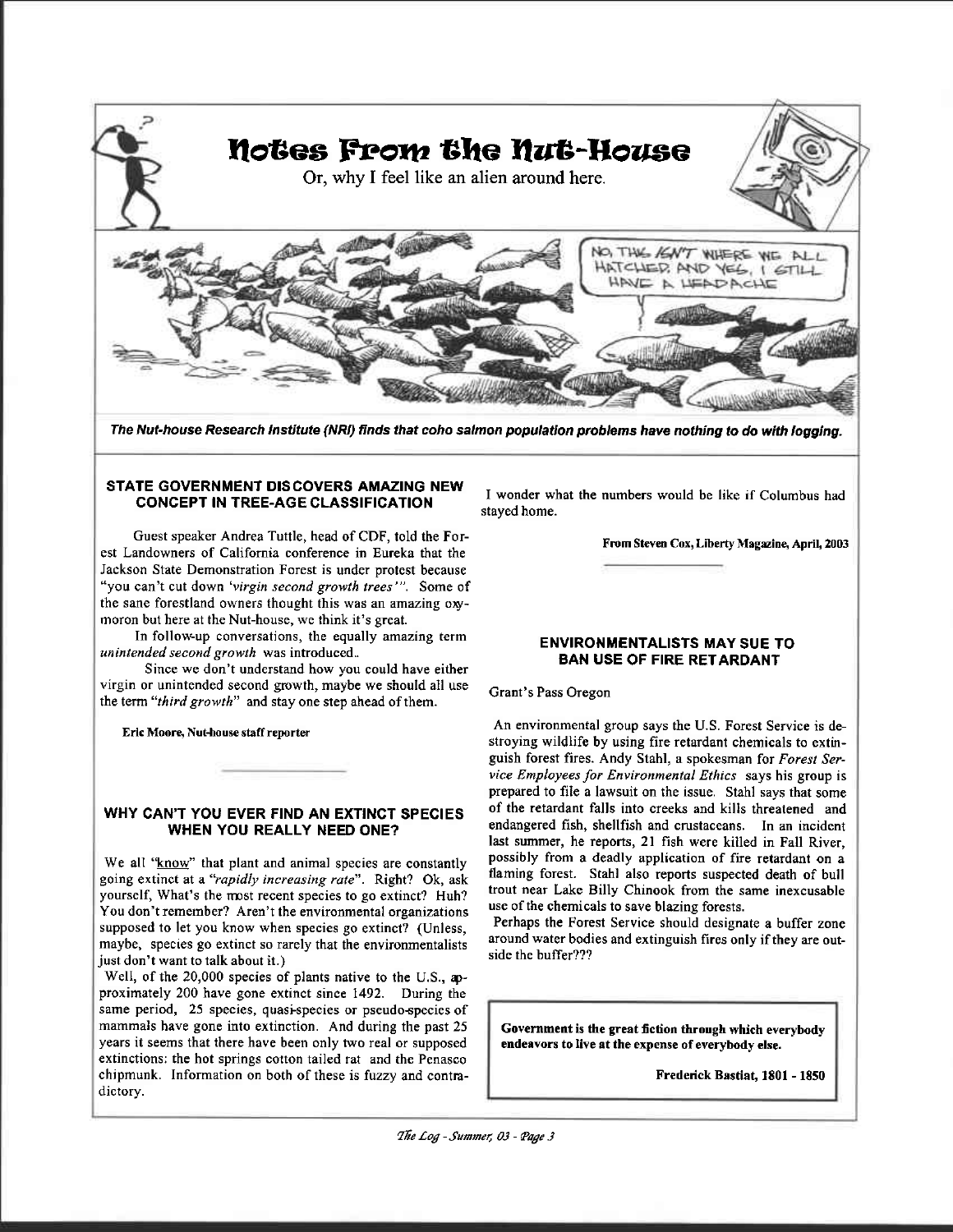#### RMC PACIFIC MATERIALS TIMBER HARVEST PLAN FAVORABLY RECENED BY PUBLIC

Foresters, regulators, environmentalists, neighbors, and RMC management argued the merits of RMC's recently filed THP application at a CDF hearing in the County Supervisor's auditorium the evening of July 10. The preponderance of opinion favored the THP and lauded RMC as a valuable, responsible neighbor, employer, taxpayer and supplier of needed products.

Foresters affirmed that historically, RMC harvests responsi bly, cuts only a fraction of the timber growing on its North Coast land with the result that the stand has increased throughout the past century. RMC was criticized for causing stream turbidity, but no valid supporting evidence was presented and convincing eye witness testimony reported the contrary. The usefulness of the a proposed twbidity measurement program was questioned by environmentalists and foresters alike on technical grounds.

One neighbor pointed out the many services performed for the community by RMC in its role as a good neighbor. These include, providing land for the Davenport Volunteer Fire and Rescue Team fire station, aiding both the Davenport and Bonny Doon schools, providing domestic water and sewage disposal for Davenport residents and aiding the community in times of disaster. Nevertheless, considerable hostility was expressed by representatives of the Sierra Club the Rural Bonny Doon Association and the Lompico Conservancy. No conclusion was reached.

#### SUDDJIAN'S TEN-YEAR FIELD STUDY OF CENTRAL COAST MARBLED MURRELETS FINDS MINIMAL LOGGING IMPACT

Concern over the possible negative impact of logging on marbled murrelets has long overshadowed the Central Coast forest industry. With the recent reporting of a ten year study, the basis of this concern is significantly reduced.

A wealth of information on the impact of logging on Marbled Murrelet populations is detailed in a report, " $10 years$ of monitoring marbled murelets at the south fork of butano Creek, San Mateo County, California, 1992-2001", that was released June of this year. It presents the data, analysis and conclusions of an in-depth field-study by Wildlife Biologist, David L. Suddjian of Capitola, CA whose research was sponsored by Big Creek Lumber Co.. Suddjian also observed and reported on other species that coexist with and prey on murrelets, their eggs and their nestlings such as ravens, Peregrine Falcons and Steller's Jay.

Suddjian concludes that the forest under study can be logged without adverse impacts to murelets.

This report deserves considerable attention by the forest comnunity and we will try to present a more complete corr mentary in a future issue of the "Log".

Reviewed by: Robert O. Briggs

State legislature has debated eliminating the Commission by de-funding its \$10.7 million annual budget in order to help save the State from bankruptcy.

CCFA president, Peter Twight, made this comment to our reporter: "Although usually a govemment commission is the nearest thing to immortality that we can think of, we just hope this one lasts till we get our crack at it."

#### Timber Firms, Continued from p.1

And while this has been and is going on over the entire west coast, more draconian regulations and intrusions are being planned for Califomia forest folks.

- r A California bill is being considered that would impose a new fee on wood products - to pay state regulatory costs and fund more regulators.
- t Another proposal would levy a per-acre taxon TPZ land for the same purpose.
- Legislators propose demanding more analyses of cumulative impacts of logging
- Senate President John Burton (no relation to CCFA directors Dick and Charles Buton), would require logging companies to comply with Regional Water Quality Control Board plans as well as those of CDF. (The legislature has previously placed all regulation of timber harvest under the Board of Forestry.) "We can't continue to allow out-ofcontrol logging to destroy water quality," Burton said in a news felease.

The bills and regulations are promoted by the usual environmental groups such as Sierra Club and Defenders of Wildlife. Your legislators need to hear from you.

(see "Obituaries" on page 2)

# Did You Know?

- Although 100 lb (11 cu. ft.) of fresh conifer wood contains only about 55 lb  $(6.8 \text{ gal.})$  of water, the tree removes from the ground and transpires about 90,000 lb (l 1,250 gal.) of water in the process of growing the wood!
- Annual water consumption by a forested watershed in the Central Coast is equivalent to about 15 inches of rainfall. If the watershed were deforested, dry season stream flow would increase by the amount that would result from an additional 15 inches of rain!

Water system managers should think about this when they look for ways to increase their water supply.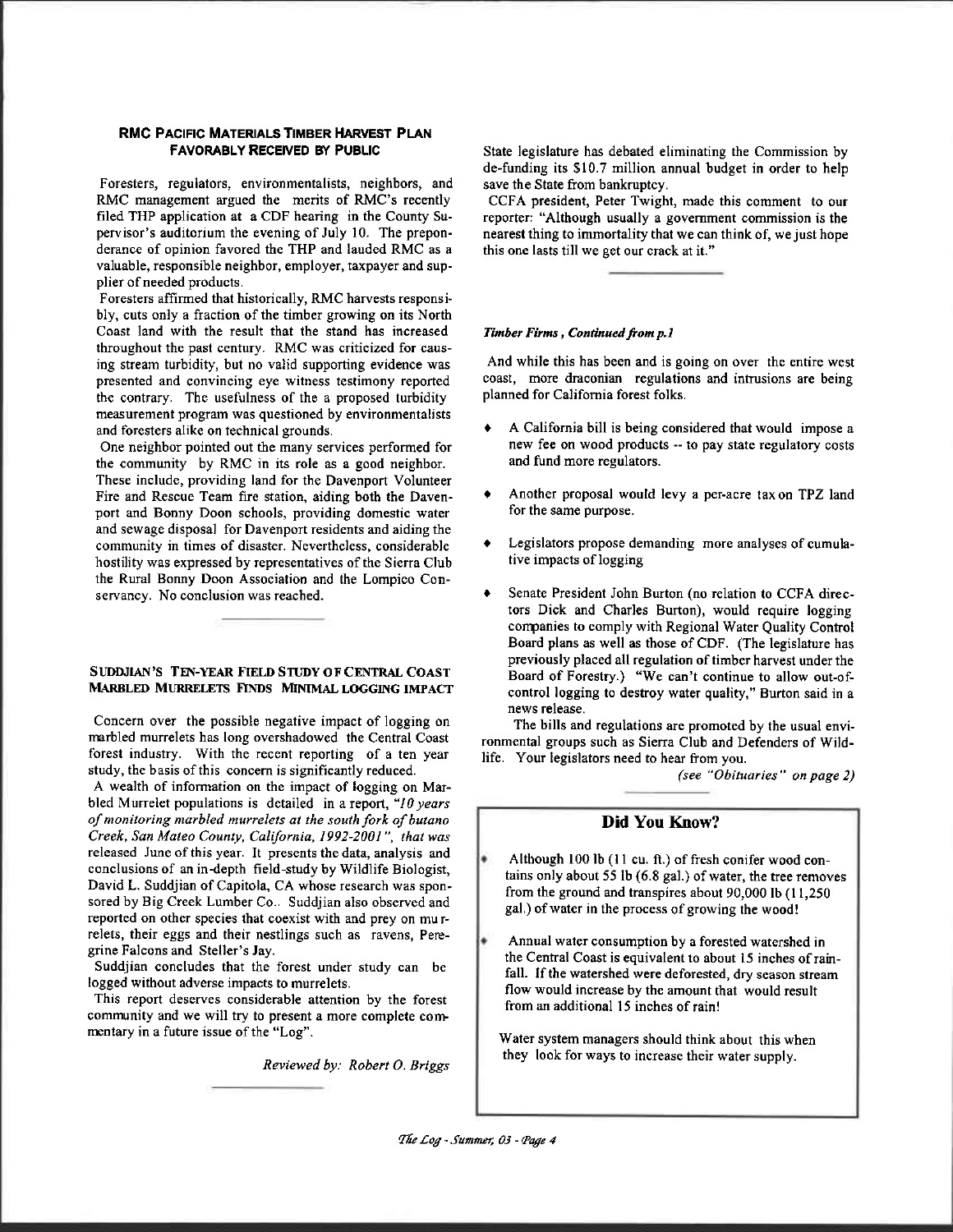# DAVID STARR JORDAN, (1851, 1931) ICTHYOLOGIST, EXPLORER, EDUCATOR, WRITER

## EARLY SCIENTIST FOUND NO COHO IN CENTRAL COAST STREAMS



Dr. David Starr Jordan, circa. 1900

David Starr Jordan served as President of Indiana University, later as the first President of Stanford, and was one of the leading and most prolific icthyologists of his time. His 645 writings on fishes that form the basis of modern understanding of these creatures are truly a pleasure to read because of their succinct elegant language and factual precision. His academic credentials include B. S. and M. S. from Cornell University, Doctor of Medicine from Indiana Medical College and Ph.D. from Northwestern Christian University. This intellectual giant is still frequently cited as the definitive authority on fishes of North America.

The interactions of forestry and fish have recently become important issues and Dr. Jordan's research provides insight to some of the questions facing CCFA members in protecting and wisely using their land. The artificial planting of hatchery raised coho salmon in Central Coast streams since the early 1900s together with the confusion in distinguishing coho from steelhead and other salmonids has resulted in their listing as an endangered species south of San Francisco when in fact, Jordan and others report that they are not native to these streams.

In addition to the statement in his monumental 1898 book, "Fishes of North America" wherein he identifies their habitat as from San Francisco

northward, five California Fish and Game Commission reports by Jordan state that in his studies, coho have not been seen south of San Francisco.

Jordan's writing adds the convincing verification of information from archeological and geomorphological findings that confirm the absence of permanent colonies of coho in Central Coast streams.

# **CCFA WILL NOTIFY MEMBERS OF IMPORTANT FORESTRY EVENTS**

Several of our members missed the Aptos Board of Forestry meeting because they found out about it too late. This is sad to waste our human resources and we will try to correct the problem for future events. Peter Twight has accepted the chairmanship of the CCFA "Paul Revere Committee". If anyone hears of an event, meeting, hearing etc. of which CCFA members should be aware, please call Peter at 464-8788. He will then activate his network and pass the word to all interested members. If you don't get notified of an important event, call Peter and give him h....!

| <b>Central Coast Forest Association</b><br><b>Membership / Renewal / Contribution</b>                                                                                                                                                                                                                                                    |
|------------------------------------------------------------------------------------------------------------------------------------------------------------------------------------------------------------------------------------------------------------------------------------------------------------------------------------------|
| Name: Name:<br>Date                                                                                                                                                                                                                                                                                                                      |
| Enclosed is \$ _____________________for: New Membership   Membership Renewal   Legal Fund                                                                                                                                                                                                                                                |
|                                                                                                                                                                                                                                                                                                                                          |
|                                                                                                                                                                                                                                                                                                                                          |
| <b>MEMBERSHIP CATEGORY</b><br><u>DUES</u><br>Individual <b>Automatic Street</b><br>$\ldots \ldots .550$<br>the control of the control of the control of the control of the control of the control of the control of the control of the control of the control of the control of the control of the control of the control of the control |
| Signature entertainment and the contract of the contract of the contract of the contract of the contract of the                                                                                                                                                                                                                          |
| Please make checks payable to:                                                                                                                                                                                                                                                                                                           |
| Central Coast Forest Association - P. O. Box 1670 - Capitola, CA, 95010<br>P.0. Box 1670 - Capitola, CA 95010                                                                                                                                                                                                                            |